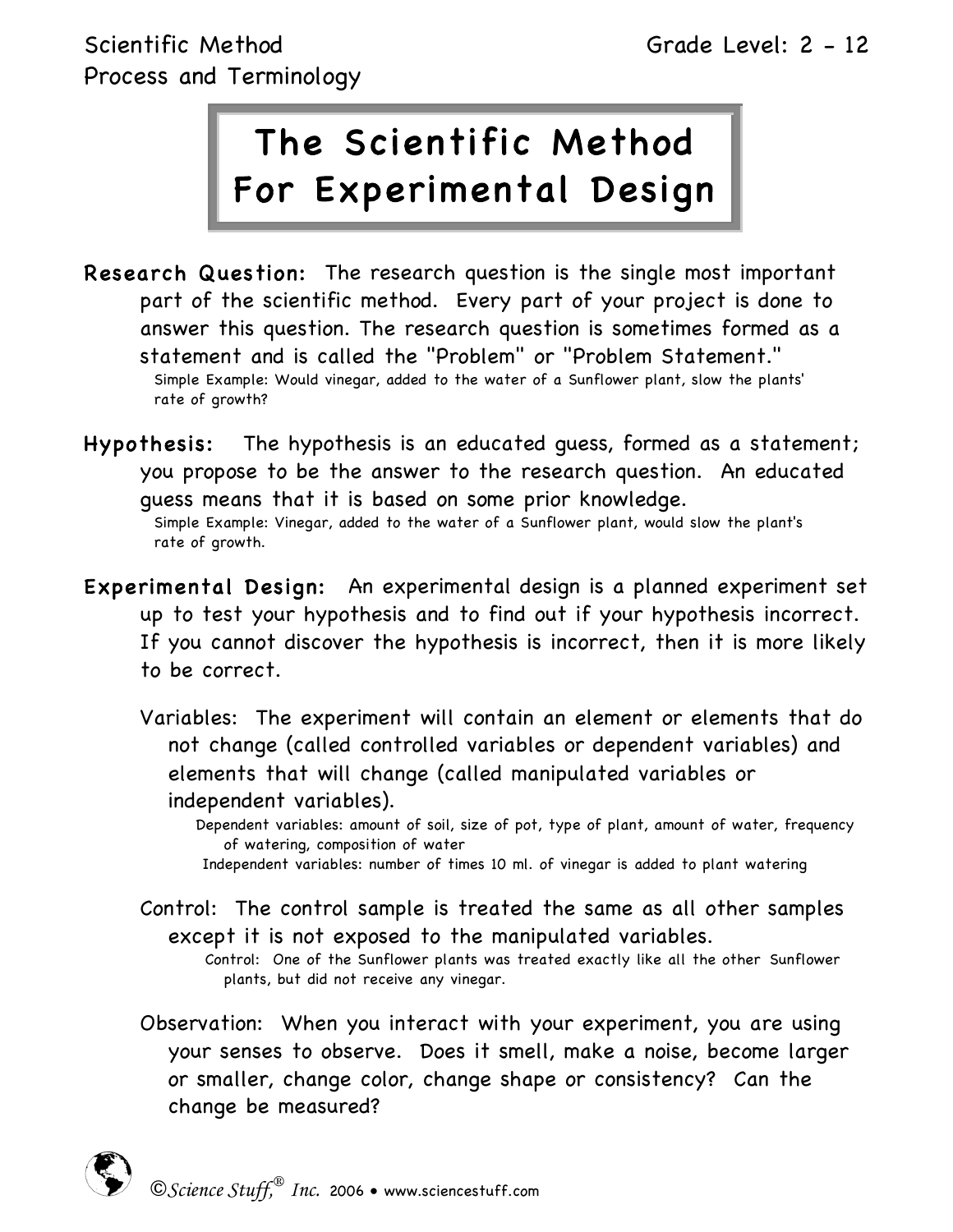- Journal: All scientists keep a written record of their observations in some form of a journal. The journal entry will begin with the date and time the experimenter collected the data. If important to the experiment, data will include environmental values such as humidity, temperature, etc. Entries must be written clearly and with detail of description so another scientist could read the journal, simulate the conditions of the experiment, and recreate the experiment exactly.
- Repetition: In any experiment, the investigator must repeat the test process no fewer than 3 times to be assured that results are consistent. In professional laboratories, tests may be repeated as many as 10 or 15 times. If any part of the experiment proves inconsistent, the experimenter must analyze the procedures to determine the problem, then start over.
- Collect Data: As you observe your experiment, you will need to record its progress. Data can be whatever you observe about your experiment that may or may not change during the time of the experimentation. Examples of data are values in pH, temperature, growth measurement, color, smell, etc.

Data: The data are the values written down as the experiment progresses. Examples given are of data entries on measuring growth of plants:

| $1/2/07 - 4$ PM      | 1/16/07-4 PM         | 1/30/07-4 PM         |
|----------------------|----------------------|----------------------|
| 7.4 cm.              | 7.9 cm.              | 8.9 cm.              |
| $6.2 \, \text{cm}$ . | $6.4 \, \text{cm}$ . | $7.6 \, \text{cm}$ . |
| $4.9 \text{ cm.}$    | 5.1 cm.              | $6.5$ cm.            |
| $7.2 \, \text{cm}$ . | $7.4 \, \text{cm}$ . | $7.7 \, \text{cm}$ . |
| $6.3$ cm.            | $6.4 \, \text{cm}$ . | $6.7$ cm.            |
| $4.6 \, \text{cm}$ . | 4.7 cm.              | 5.1 cm.              |
| $7.2 \, \text{cm}$ . | $7.2 \, \text{cm}$ . | $7.5$ cm.            |
|                      |                      |                      |

Charts & Graphs: When at all possible, illustrations of data are advisable. They create a professional appearance and convey a great deal of information. Examples include: Bar Graph, Pie Chart, X & Y axis Graph, Histogram, etc.

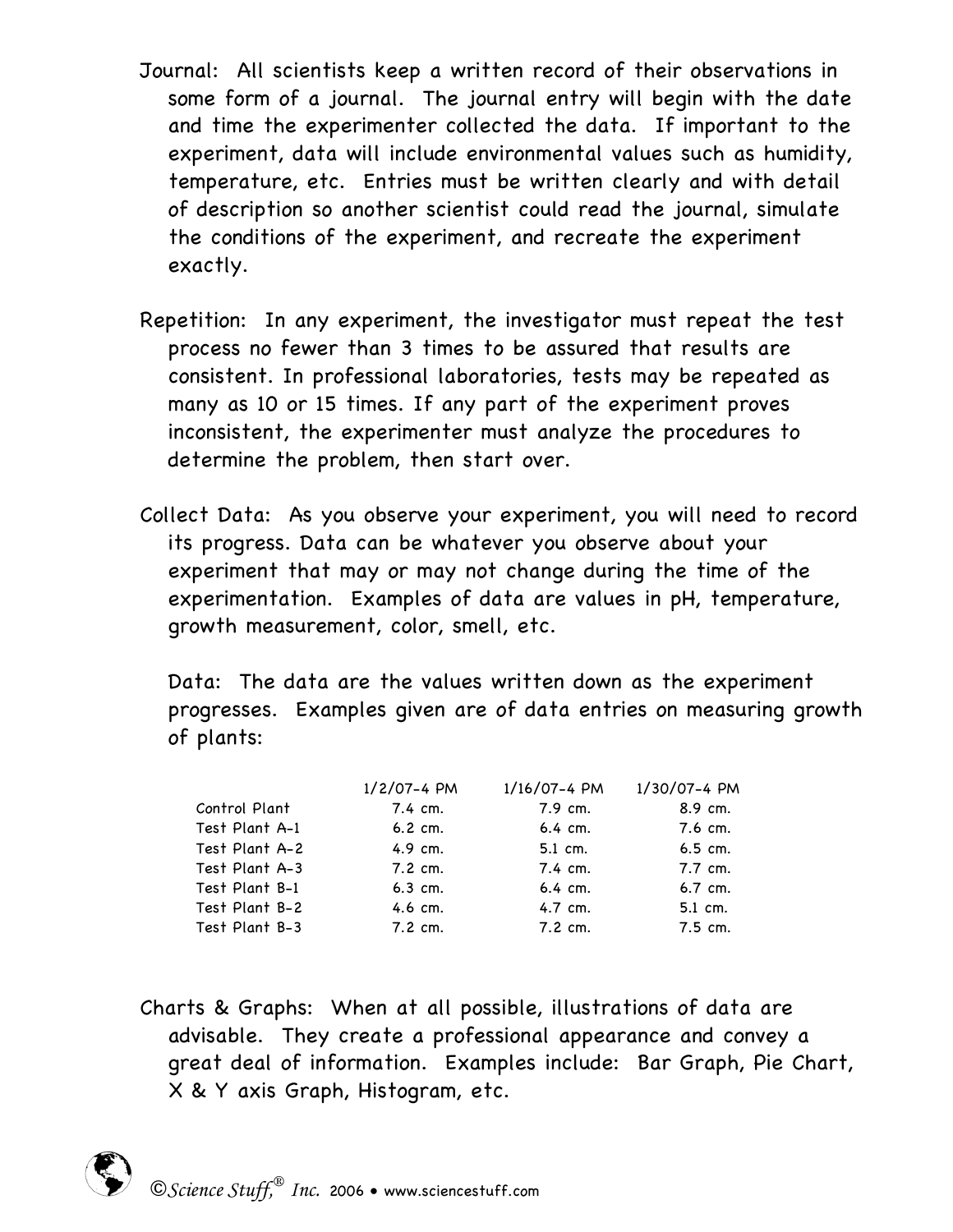Materials: List all supplies and equipment.

250 ml. beaker Potting Soil Distilled Water Vinegar Measuring tape

7 Sunflower plants 7 Flower Pots 10 ml. graduated cylinder

# Procedure: The procedure is a somewhat detailed, step - by - step written description of how you conducted your experiment. This can be

#### written as a story

Every two days for two months, all plants were watered with 100 ml. of distilled water. The first three times test plants A were watered, 1 ml. of vinegar was added to the water. The first six times test plants B were watered, 1 ml. of vinegar was added to the water.

#### or as a numbered outline.

Results: The results are usually written in the form of a statement that explains or interprets the data. You do not go into any detail or explanations here. You simply write in words what your data is telling

you. Test plants in each group were consistent in rate of growth. Plants that were watered <sup>6</sup> times with vinegar grew more slowly than plants watered 3 times with vinegar. All plants watered with vinegar grew more slowly than the Control Plant.

Conclusion: The conclusion is a summary of the research and the results of the experiment. This is where you answer your research question. You make a statement of whether your data supported your hypothesis or not. You may have data that supported part of your hypothesis and not another part. You may also have data that did not support your hypothesis at all. In this case, you may explain why the results were different.

Vinegar made the soil more acidic and caused the sunflower plants to have a slower rate of growth. The more times they were watered with vinegar, the slower the rate of growth. The hypothesis was correct.

- Application: The application is how the information or knowledge gained in the experiment can be used. It is not often included in science fair projects.
- Resources: One of the most important things for a student to do is recognize the people and resources used in developing and conducting the project. List the people who offered knowledge or helped, and list web sites, retail stores, magazines, books, computer programs, etc. that were used as sources of information or supplies.



<sup>17.</sup> 10/12/06 @4pm: All plants were watered with 100 ml distilled water. Test plants A and B received 1 ml of Vinegar.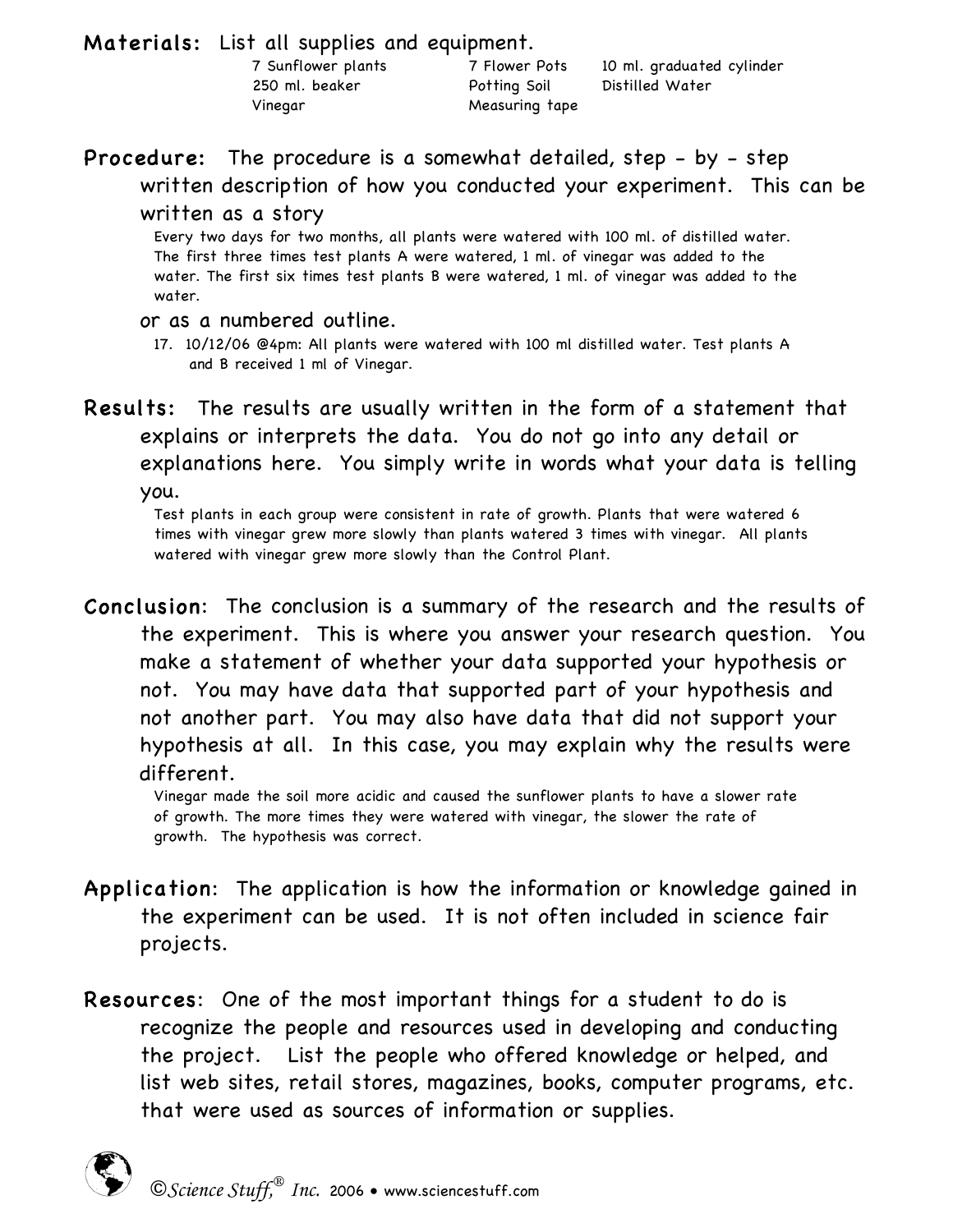Project Title

# Research Question:

# Hypothesis:

# Experimental Design

#### Variables:

• controlled/dependent variables:

• manipulated/independent variables:

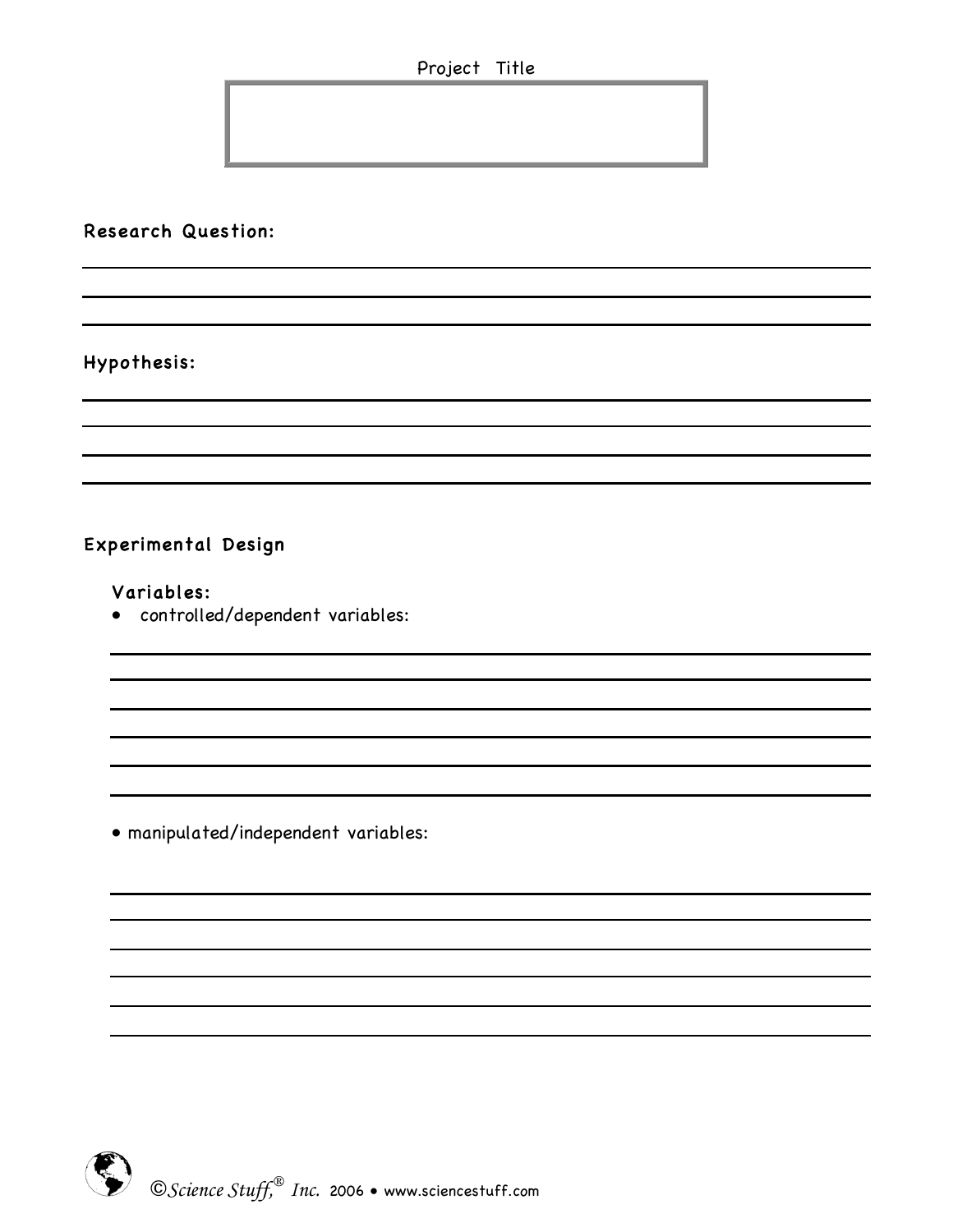#### Observations:

Data:

Chart/Graph:

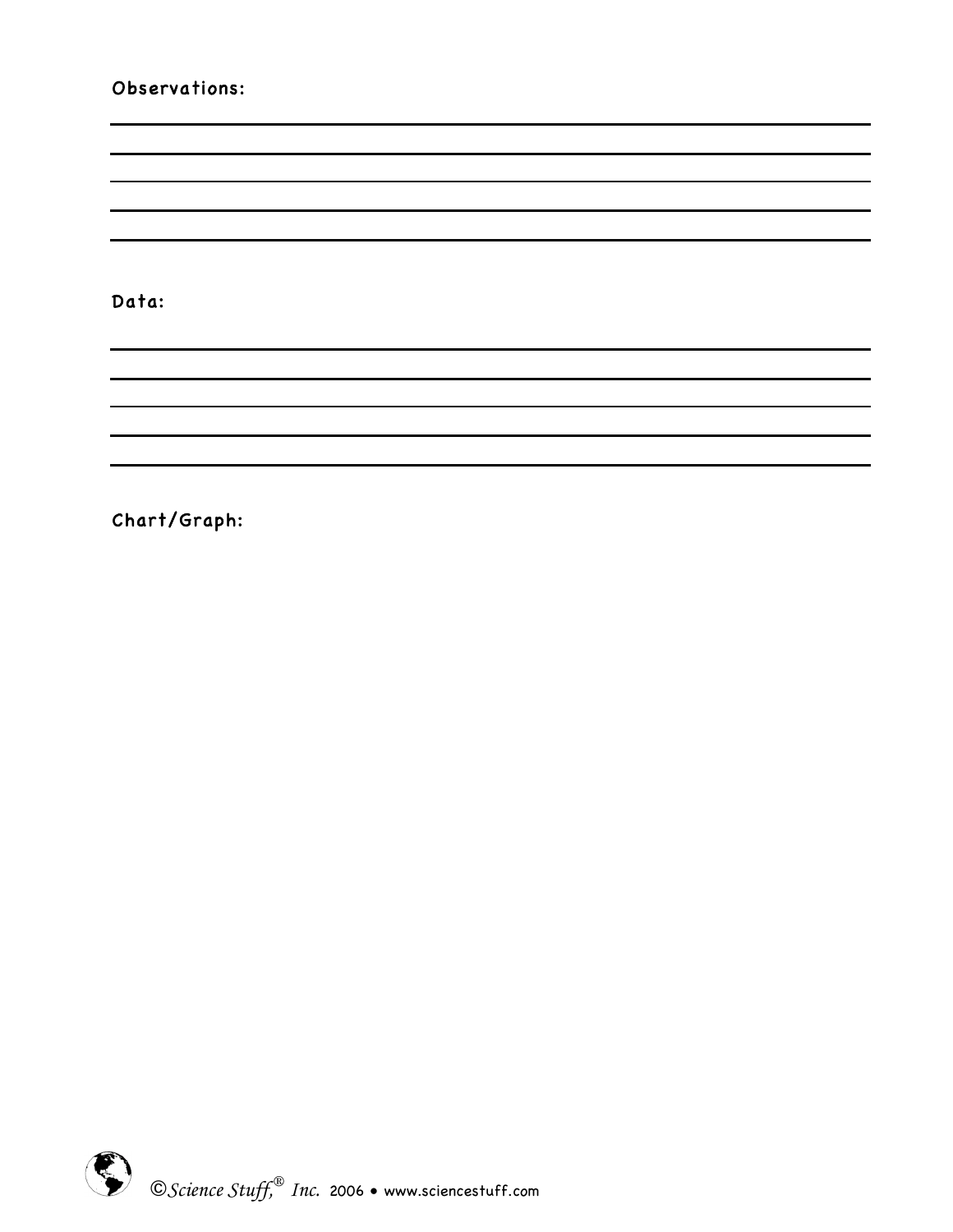## Materials List:

#### Procedure: